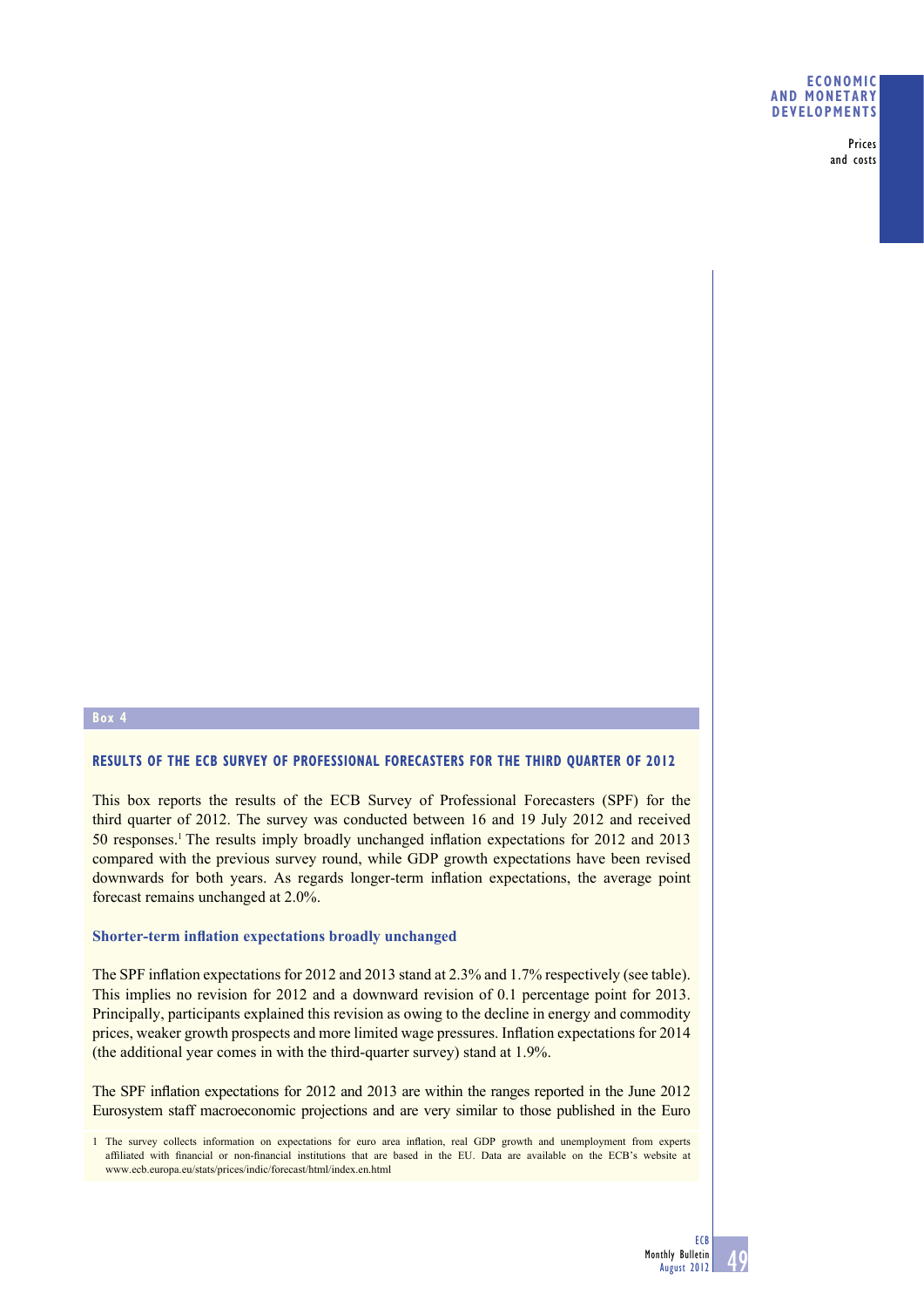#### **Results of the SPF, Eurosystem staff macroeconomic projections, Consensus Economics and the Euro Zone Barometer**

(annual percentage changes, unless otherwise indicated)

|                                                        | <b>Survey horizon</b> |             |                          |                |
|--------------------------------------------------------|-----------------------|-------------|--------------------------|----------------|
| <b>HICP</b> inflation                                  | 2012                  | 2013        | 2014                     | $Longer-term2$ |
| SPF 03 2012                                            | 2.3                   | 1.7         | 1.9                      | 2.0            |
| Previous SPF (Q2 2012)                                 | 2.3                   | 1.8         |                          | 2.0            |
| Eurosystem staff macroeconomic projections (June 2012) | $2.3 - 2.5$           | $1.0 - 2.2$ |                          |                |
| Consensus Economics (July 2012)                        | 2.3                   | 1.7         |                          | 1.9            |
| Euro Zone Barometer (July 2012)                        | 2.3                   | 1.8         | 2.0                      | 2.2            |
| <b>Real GDP</b> growth                                 | 2012                  | 2013        | 2014                     | $Longer-term2$ |
| SPF O3 2012                                            | $-0.3$                | 0.6         | 1.4                      | 1.8            |
| Previous SPF (Q2 2012)                                 | $-0.2$                | 1.0         |                          | 1.8            |
| Eurosystem staff macroeconomic projections (June 2012) | $-0.5 - 0.3$          | $0.0 - 2.0$ |                          |                |
| Consensus Economics (July 2012)                        | $-0.5$                | 0.5         |                          | 1.6            |
| Euro Zone Barometer (July 2012)                        | $-0.4$                | 0.5         | 1.4                      | 1.8            |
| Unemployment rate <sup>1)</sup>                        | 2012                  | 2013        | 2014                     | $Longer-term2$ |
| SPF Q3 2012                                            | 11.2                  | 11.4        | 10.8                     | 9.2            |
| Previous SPF (Q2 2012)                                 | 11.0                  | 10.9        | $\overline{\phantom{a}}$ | 8.9            |
| Consensus Economics (July 2012)                        | 11.1                  | 11.4        |                          |                |
| Euro Zone Barometer (July 2012)                        | 11.1                  | 11.3        | 11.5                     | 10.5           |

1) As a percentage of the labour force.

2) Longer-term expectations refer to 2017 in the SPF for the third quarter of 2012 and Consensus Economics. They refer to 2016 in the SPF for the second quarter and the Euro Zone Barometer.

Zone Barometer and Consensus Economics surveys in July. The aggregate probability distributions have become more concentrated: in the interval between 2.0% and 2.4% for 2012, and in the interval between 1.5% and 1.9% for 2013 (see Chart A).

#### **Chart A Aggregate probability distribution of average annual inflation expectations for 2012 and 2013 in the latest SPF rounds**

(probability in percentages)

 $Q1 2012$  SPF **WILLE Q2 2012 SPF**  $\frac{1}{\sqrt{2}}$  2012 SPF  $\equiv$ 



Source: ECB. Note: The aggregate probability distribution corresponds to the average of individual probability distributions provided by SPF forecasters.

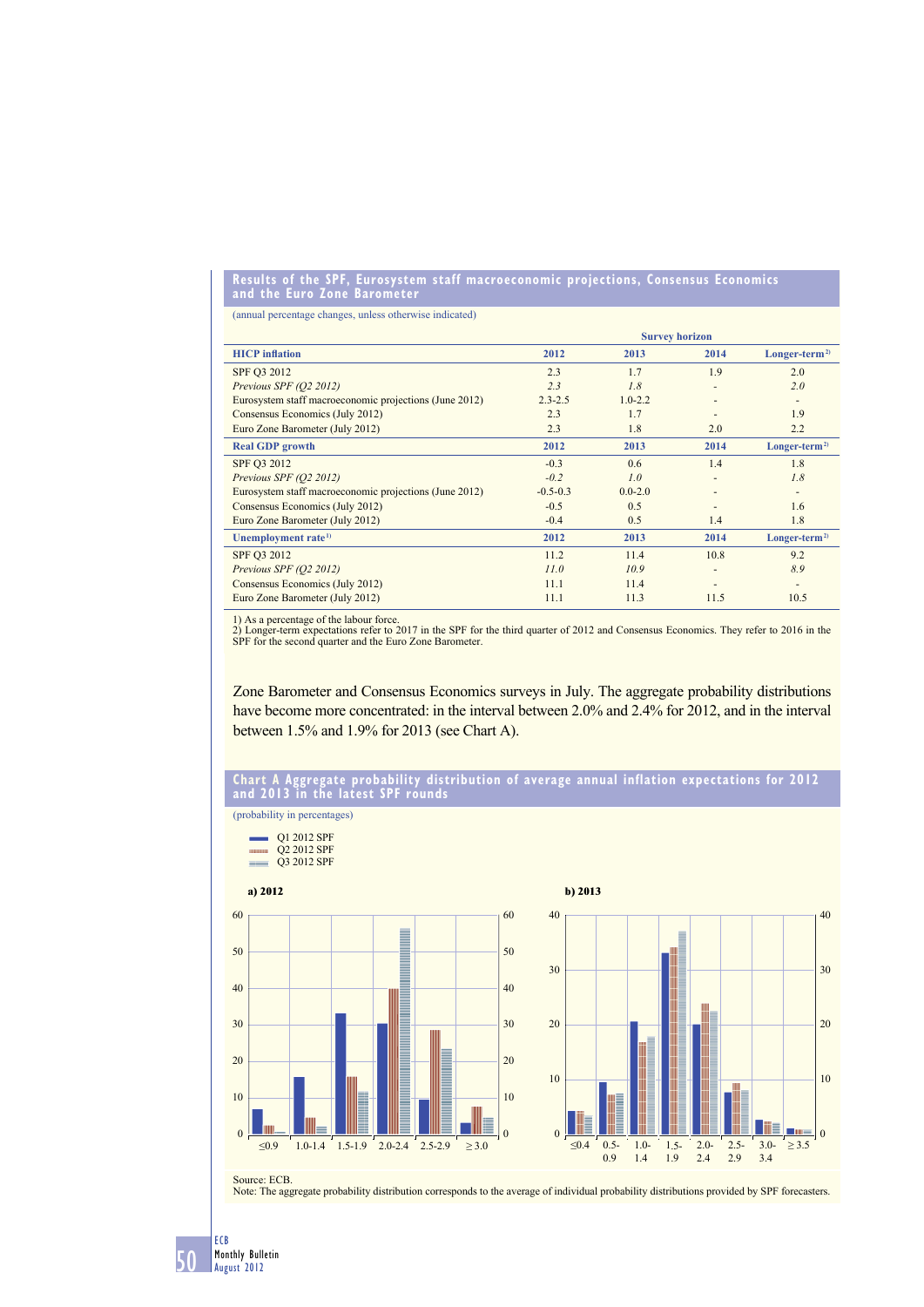### **ECONOMIC AND MONETARY DEVELOPMENTS**

Prices and costs

Some respondents mentioned the possibility of increases in energy and commodity prices as upward risks to their baseline inflation forecasts. Further increases in indirect taxes and administered prices were also cited as a potential upside risk. The main downside risks given were weaker economic activity and higher unemployment in the event of a further aggravation of the debt crisis in some euro area countries.

#### **Longer-term inflation expectations unchanged at 2.0%**

The average point forecast for longer-term inflation remains at 2.0%. At two decimal places, expectations stand on average at 2.02%, after 1.99% in the previous survey round. The median and the mode of the point forecasts are also stable at 2.0%. The share of respondents providing a point forecast of 2.0% has risen from 39% to 45% (see Chart B). The SPF longer-term inflation expectations are broadly in line with the latest longer-term forecast from Consensus Economics, but 0.2 percentage point lower than that from the latest Euro Zone Barometer.

The aggregate probability distribution has shifted slightly towards higher outcomes compared with the previous SPF round. The probability of inflation being at or above 2.0% increased from 49% in the previous SPF round to 52%.

Disagreement about longer-term inflation expectations, as measured by the standard deviation of the point forecasts, decreased to 0.2 percentage point (from 0.3 percentage point). Aggregate uncertainty surrounding longer-term inflation expectations, as measured by the standard deviation of the aggregate probability distribution, has declined somewhat but remains at very high levels (see Chart C).2

2 For a discussion regarding uncertainty measures, see the box entitled "Measuring perceptions of macroeconomic uncertainty", *Monthly Bulletin*, ECB, January 2010.



**Chart C Disagreement and uncertainty about longer-term inflation expectations**



Note: Aggregate uncertainty is defined as the standard deviation of the aggregate probability distribution (assuming discrete probability density function with probability mass concentrated in the middle of the interval).

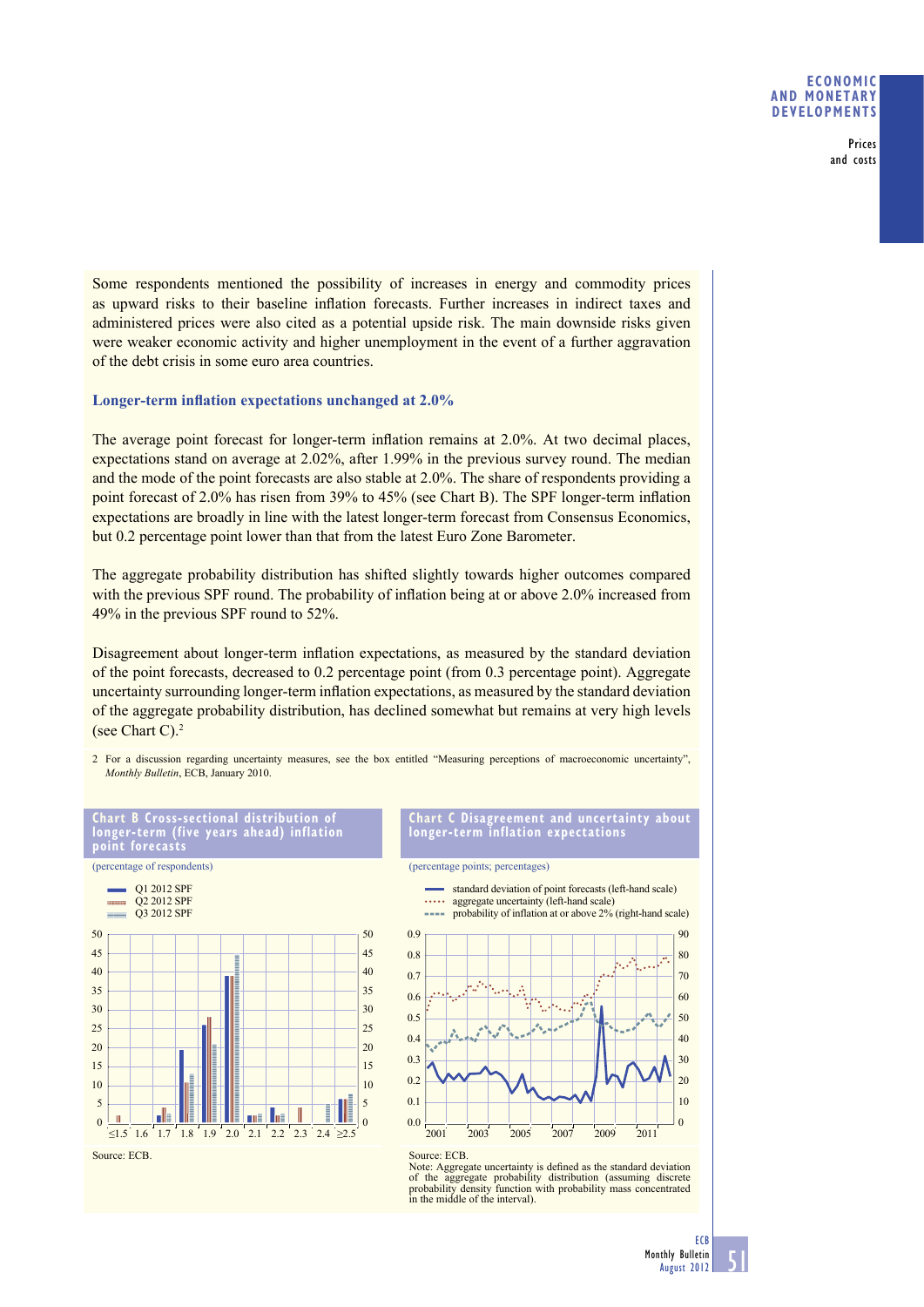# **GDP growth expectations revised downwards for 2012 and 2013**

GDP growth expectations for 2012 have been revised downwards marginally, by 0.1 percentage point, to stand at -0.3%. For 2013 the expectations have decreased significantly, by 0.4 percentage point, to 0.6%. Expectations for 2014 stand at 1.4% (see table).

Compared with the latest Eurosystem staff macroeconomic projections, real GDP growth expectations in the SPF are within the ranges for all years; compared with the latest forecasts from Consensus Economics and the Euro Zone Barometer, they are slightly higher for 2012 and 2013 and the same for 2014.

According to the respondents, the main factors behind the downward revisions are the intensification of fiscal consolidation in some euro area countries and higher uncertainty surrounding the resolution of the sovereign debt crisis.

The aggregate probability distributions for 2012 and 2013 have shifted towards lower outcomes. For 2012 the respondents assign the highest probability to the interval between -0.5% and -0.1%: 44.9% compared with 36.6% in the previous SPF round. Downside risks to euro area GDP growth prevail, deriving mainly from an escalation of the sovereign debt crisis. Other downside risks include a further fall in confidence, higher levels of uncertainty and lower external demand owing to a slowdown in the global economy. The main upside risk to the baseline outlook is seen to be the depreciation of the euro potentially supporting exports.

Longer-term growth expectations (for 2017) stand at 1.8%. At the same time, the aggregate probability distribution has shifted to the downside compared with the previous SPF round.



# **Chart D Aggregate probability distribution of average annual real GDP growth expectations**

ECB